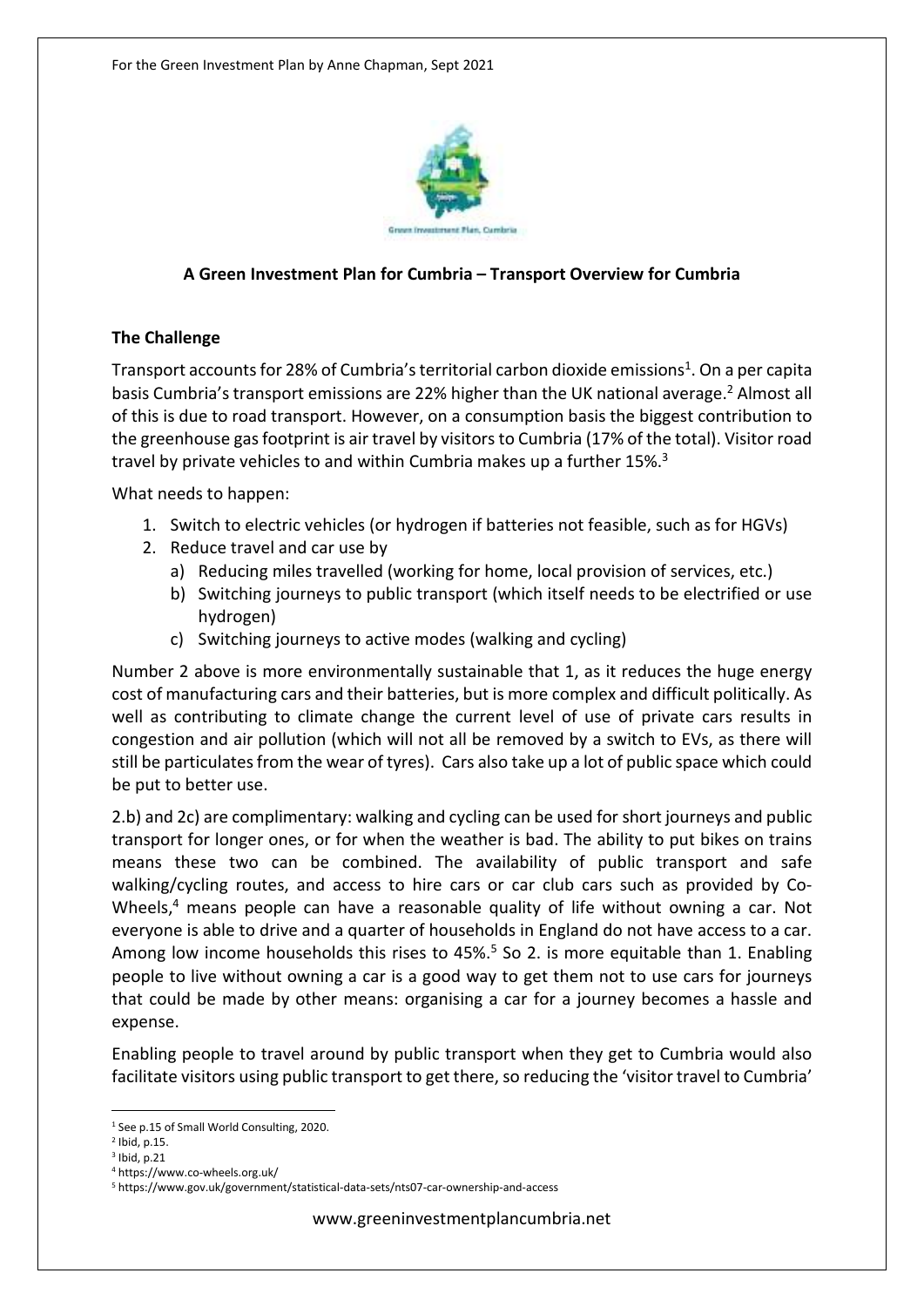element of Cumbria's carbon footprint and enhancing the attractiveness of Cumbria as a destination for those without a car. The provision of Co-Wheels car club cars<sup>6</sup> in key tourist destinations would also facilitate this: people staying in those destination would then have the option to use a car for one or two days during their stay, rather than having one available the whole time. If you travel to Cumbria by public transport, you are likely to spend more in local shops when you are there, as you are not able to bring all your food with you in the back of a car.

## **Barriers to take up of EVs**

- 1. Cost
- 2. Confidence that charge points will be available when needed.

Possible solutions:

- finance packages to enable purchase/lease of EVs, perhaps through employers. For example: https://on.to/ offers a car subscription service where you can get an EV from £330 /month.

- EV chargepoints being subsidised by government grants through OLEV (Office for Low Emission Vehicles). Charge My Street (a community benefit society) working with Cumbrian Local authorities is installing chargepoints funded by OLEV. Uncertainty about future technology and charging behaviour make it difficult to predict the number of chargepoints that will be needed, but it is likely to be in the order of 2-10,000 public chargepoints.<sup>7</sup> Plus workplaces and properties with their own off-street parking are likely to want chargepoints. See Supporting information for an estimate of how many are needed.

Although there will be jobs in installing EV chargepoints (I have estimated 130 on average over 15 years) in the longer term the move to EVs will result in a loss of jobs within Cumbria as EVs require less maintenance than internal combustion engine vehicles.

# **Barriers to improving rail services**

A major barrier is the priority (or lack of) given by Network Rail (or the UK government) to the various lines – for example the electrification of the Oxenholme-Windermere line, approved in 2014 was cancelled in 2017.

The only electrified railway line is the West Coast mainline that goes through East Cumbria, with stops in Oxenholme (just outside Kendal) Penrith and Carlisle. The usefulness of this for local travel is hampered by the demands of long distance trains: many trains for example do not stop at either Oxenholme or Penrith so the service between these two stations is very poor at some times of the day.<sup>8</sup>

Other railway lines are:

- Oxenholme Windermere;
- the Settle Carlisle line which runs through the Eden Valley to Carlisle;

<sup>&</sup>lt;sup>6</sup> There are currently cars at the stations in Penrith, Windermere and Oxenholme.

<sup>&</sup>lt;sup>7</sup> See study by CAfS - https://cafs.org.uk/2021/06/29/over-9000-new-chargepoints-may-be-needed-forcumbria-by-2030/

<sup>&</sup>lt;sup>8</sup> For example there are no direct services between the two between 7.33 and 11.09 am.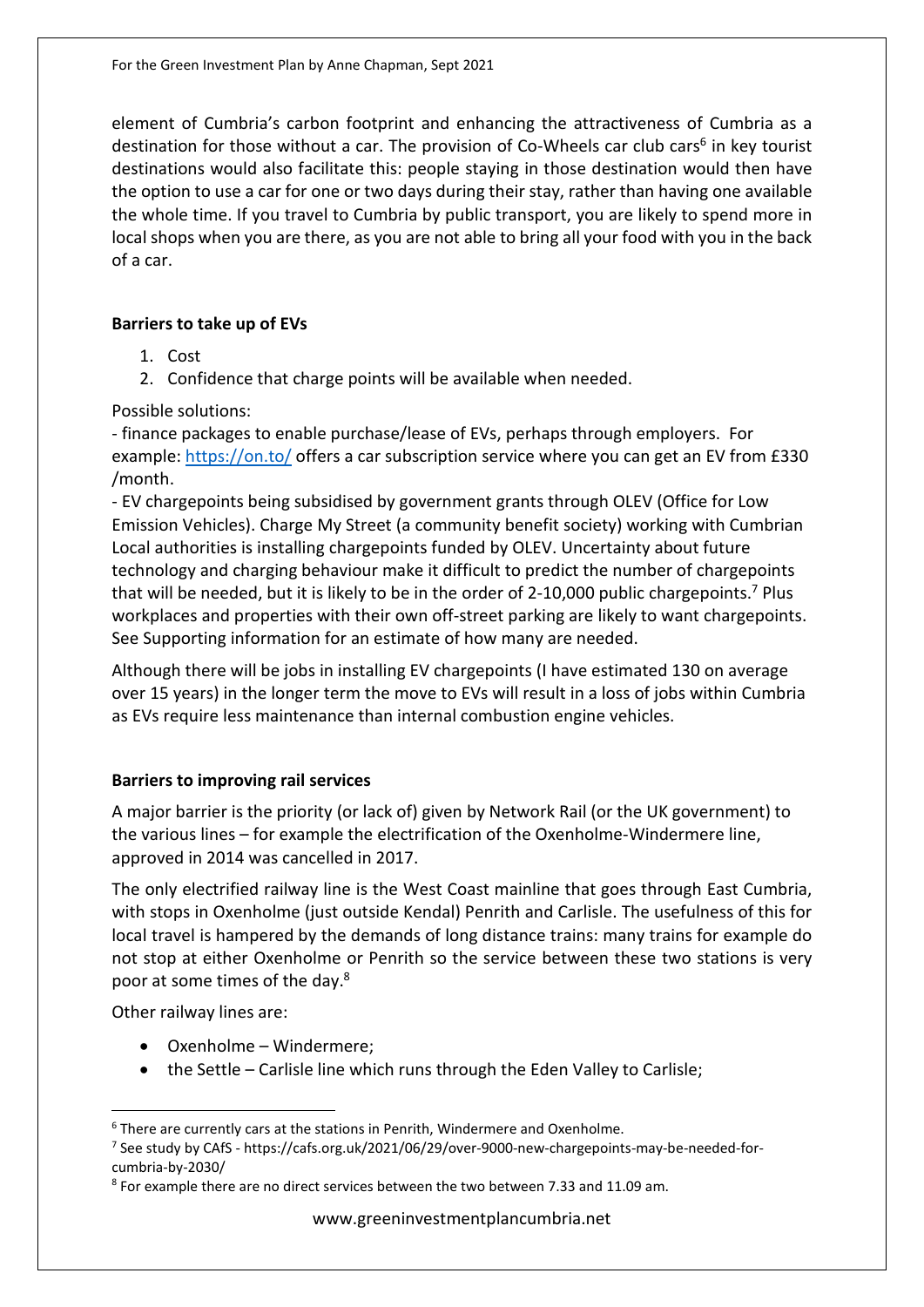- the Furness line which runs from Lancaster (with trains often starting in Manchester Airport) around the edge of Morecambe Bay to Barrow;
- the Cumbria Coast line, from Barrow up to Carlisle (some but not all trains on the Furness line go from Lancaster through Barrow to Carlisle); and
- $\bullet$  the Carlisle Newcastle line.

All these services still use diesel trains, which are often of very poor quality. Services are mostly hourly, but less frequent on the Settle-Carlisle line.

The Cumbria Coast line was built to carry the output of West Cumbrian mines and probably is only still in existence because it takes nuclear waste to Sellafield. It is only in recent years that the signal boxes were upgraded and a Sunday service introduced. The line forms the sea wall at several points, so is vulnerable to storm surges and rising sea levels. In places it is frequently blocked by landslips and there are sections of single track. The former make the service unreliable and the latter is a barrier to increasing the frequency of services. The slow speed of the trains means travelling by car is often quicker. The advantage of cars over the train will be increased if planned improvements to the A595 go ahead. Because of this the railway tends to be used mainly by those who do not have the option of using a car. For such people the Cumbria Coast line is a vital transport link, particularly in the southern part of Copeland where there is no bus service.

The Furness line has the advantage of running on viaducts across several estuaries, so provides a much shorter link between Lancaster, Grange-over-Sands and Ulverston than the road network which goes further inland.

# **Barriers to improving bus services**

Almost all the bus services in Cumbria are run by Stagecoach, which has depots in Barrow, Carlisle, Kendal and Workington. Stagecoach Cumbria and North Lancashire (they also operate in the Lancaster District where they have a depot in Morecambe) employs 600 drivers, 106 maintenance staff and cleaners and 63 supervisors and managers running 11.9 million miles of bus services a year.<sup>9</sup> Walk on ticket prices are high, particularly in the Lake District National Park<sup>10</sup> where many users are visitors, many of whom have concessionary bus passes. This means there is little pressure on Stagecoach to reduce their prices to attract local, repeat custom and the reimbursement they receive depends in part on the fares they charge. Cumbria County Council does not provide any funding to support non-commercial bus routes<sup>11</sup> and some parts of the County, such as the southern part of Copeland, have no bus services at all.

Bus services in Cumbria firstly need to be made more affordable and probably the only way to do this is through the local authority being given the power to franchise services and control routes and fares. The bus fleet then needs to be converted to electric or hydrogen. If the annual bus miles were doubled this could create around 450 jobs across Cumbria.

<sup>&</sup>lt;sup>9</sup> Stagecoach Cumbria and North Lancashire, 2019.

 $10$  For example the 4.5 mile, 15 minute bus journey from Windermere to Ambleside costs a family of four £17 (see https://www.stagecoachbus.com/plan-a-journey) compared to the £3 (£1.50 per adult) that journey would cost in London, where any bus journey is just £1.50 per adult.

<sup>11</sup> https://www.in-cumbria.com/news/17246264.cumbria-transport-funding-shrinks-2m-zero-10-years/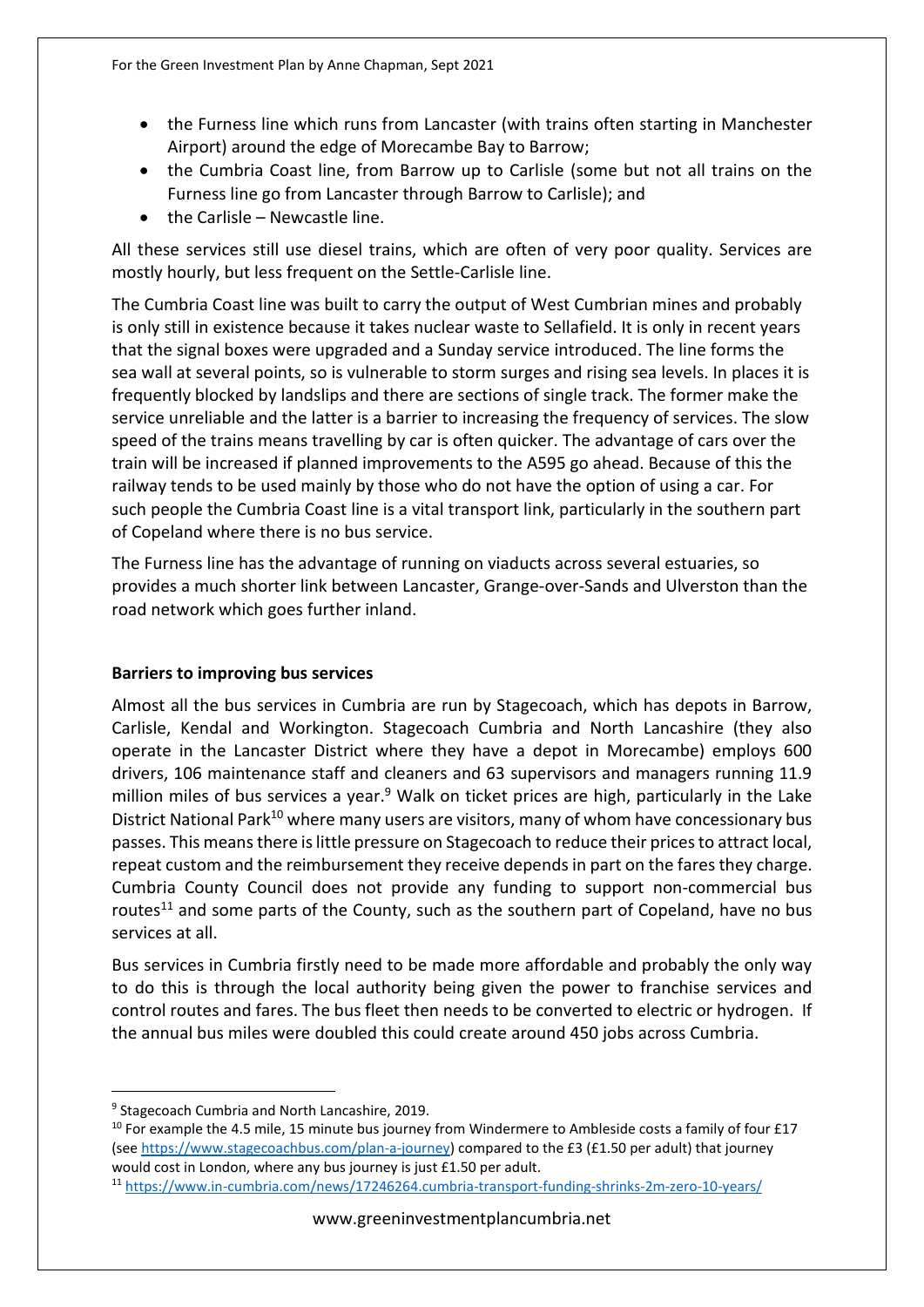#### **Barriers to active travel**

Many residents of Cumbria are there because they want an active, outdoor lifestyle. Cumbria should therefore have a population receptive to walking and cycling. Capitalising on this, and make cycling something people do to get to where they need to go, rather than just for leisure, requires a major investment in safe cycling and walking infrastructure, including segregated cycle paths. These should not be confined to urban areas: cycling also needs to be safe in rural areas. In particular, attention should be paid to creating segregated cycle paths where a busy main road is currently the only option.

Cumbria has a cycling strategy and a bicycle mayor. However, the latter is a voluntary role and it is not clear if the post-holder, Richard Ingham from Barrow,<sup>12</sup> has any resources at his disposal. Cycle infrastructure should not be an add on but a major part of the business and expenditure of Cumbria Highways department.

The provision of cycling and walking infrastructure clearly needs public sector investment, with support perhaps from organisations like Sustrans. However, an increase in cycling has the potential to support an increase in cycle shops selling and repairing bikes (the latter, unlike the former, cannot be done via the internet). Cycle tourism could also form a major part of Cumbria's visitor economy, with cyclists more likely to spend money in local shops in rural areas than car-borne visitors.

<sup>12</sup> https://www.barrowbc.gov.uk/news/bicycle-mayor-of-cumbria-elected/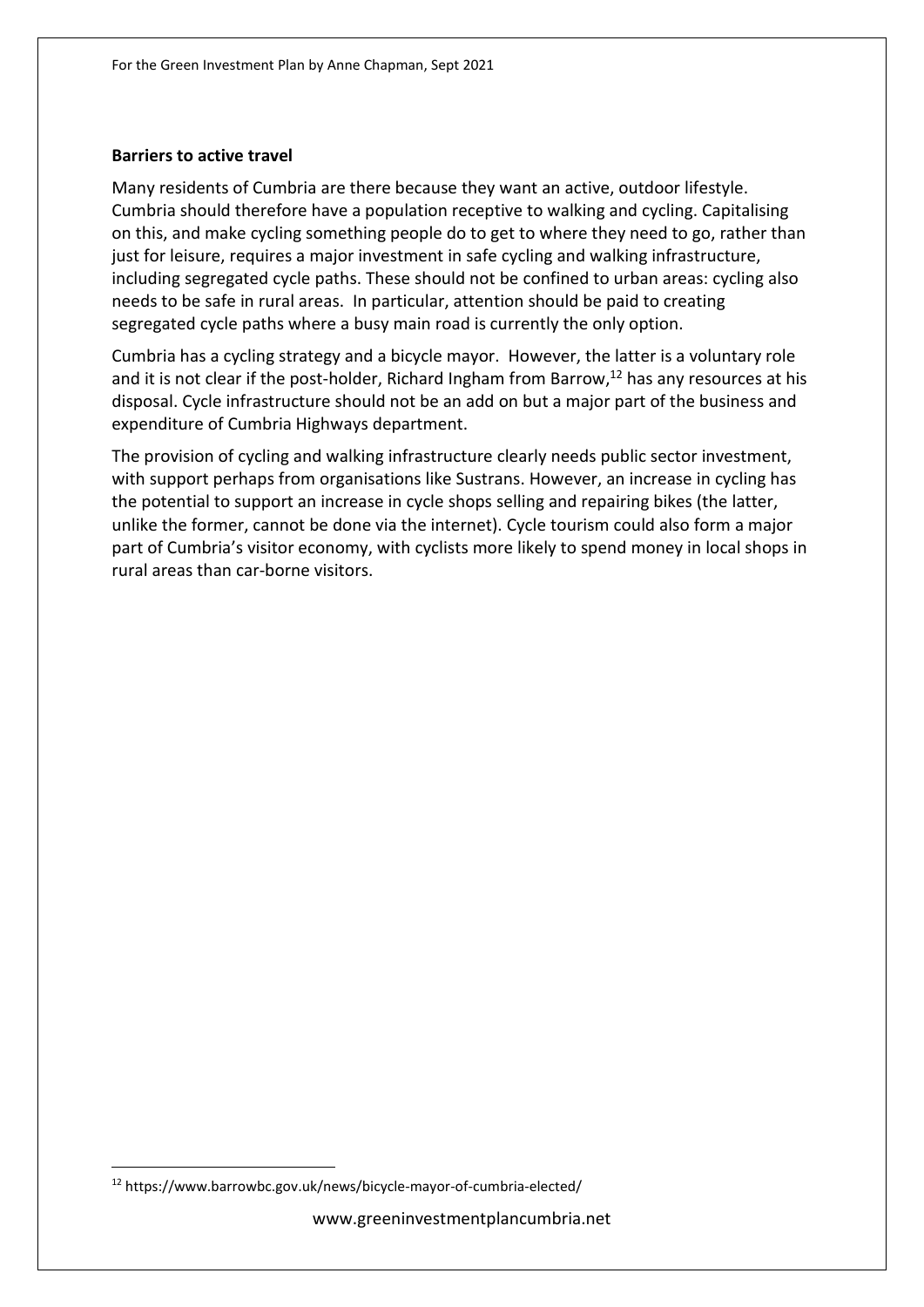## **Other information from Appendix 2 of 'The Potential for Green Jobs in Cumbria', March 2021**

#### Method of travel to work in 2011

|                | Car/van/  |            |       |                | On   |       |
|----------------|-----------|------------|-------|----------------|------|-------|
|                | motorbike | <b>Bus</b> | Train | <b>Bicycle</b> | foot | Other |
| Allerdale      | 77%       | 4%         | 1.0%  | 1.6%           | 15%  | 0.7%  |
| Barrow         | 68%       | 5%         | 1.8%  | 5.4%           | 18%  | 0.8%  |
| Carlisle       | 71%       | 7%         | 0.7%  | 2.8%           | 17%  | 0.6%  |
| Copeland       | 80%       | 5%         | 1.7%  | 1.8%           | 11%  | 0.6%  |
| Eden           | 75%       | 2%         | 1.0%  | 1.4%           | 19%  | 0.9%  |
| South Lakeland | 72%       | 2%         | 1.7%  | 3.0%           | 20%  | 0.9%  |
|                |           |            |       |                |      |       |
| <b>Cumbria</b> | 74%       | 5%         | 1.3%  | 2.7%           | 17%  | 0.7%  |
| North West     | 73%       | 9%         | 3.6%  | 2.3%           | 11%  | 0.6%  |
| England        | 67%       | 8%         | 10.0% | 3.1%           | 11%  | 0.7%  |

Source: Table QS701EW, Method of Travel to Work, Local Authorities in

England and Wales, ONS, 2011 Census.

More people than nationally walk to work, suggesting that more people live within walking distance of where they work. Cycling is particularly high in Barrow, perhaps because of a long standing culture of cycling to work in the shipyards(??). Commuting by car was highest and cycling and walking lowest in Allerdale and Copeland. This may reflect the extent of commuting to concentrations of employment outside urban centres, such as Sellafield and West Lakes Science Park. Use of public transport is low. The main places where trains were used for travel to work are Barrow, South Lakeland and Copeland. For Copeland this may reflect rail travel to Sellafield. This has a station on the Cumbria Coastline and the timetable takes account of the shift changes at Sellafield.

#### **Chargepoints**

There are currently around 130 charge points in Cumbria that are available for public use.<sup>13</sup> Barrow-in-Furness is particularly poorly served with only 5 public charge points (see Table 5.4). A report on the need for EV charge points in the UK published in August 2020 considered that the number of charge points in 2019 is just 5% of what will be needed in 2030, assuming that by then EVs are 70% of new vehicle sales (Nicholas and Lutsey, 2020). Since that report was written the government has said it will ban the sale of petrol or diesel cars (other than hybrids) from 2030. In calculating the number of charge points needed by 2037 we have therefore multiplied the current number of charge points by 30. This may overestimate the number needed in areas that currently have quite a few charge points but underestimate the numbers in places that have very few.

<sup>&</sup>lt;sup>13</sup> From National Chargepoint Registry (www.gov.uk/guidance/find-and-use-data-on-public-electric-vehicle-chargepoints) and www.zapmap.com. Some of those on Zap map may be workplace chargepoints or only for use by customers of businesses.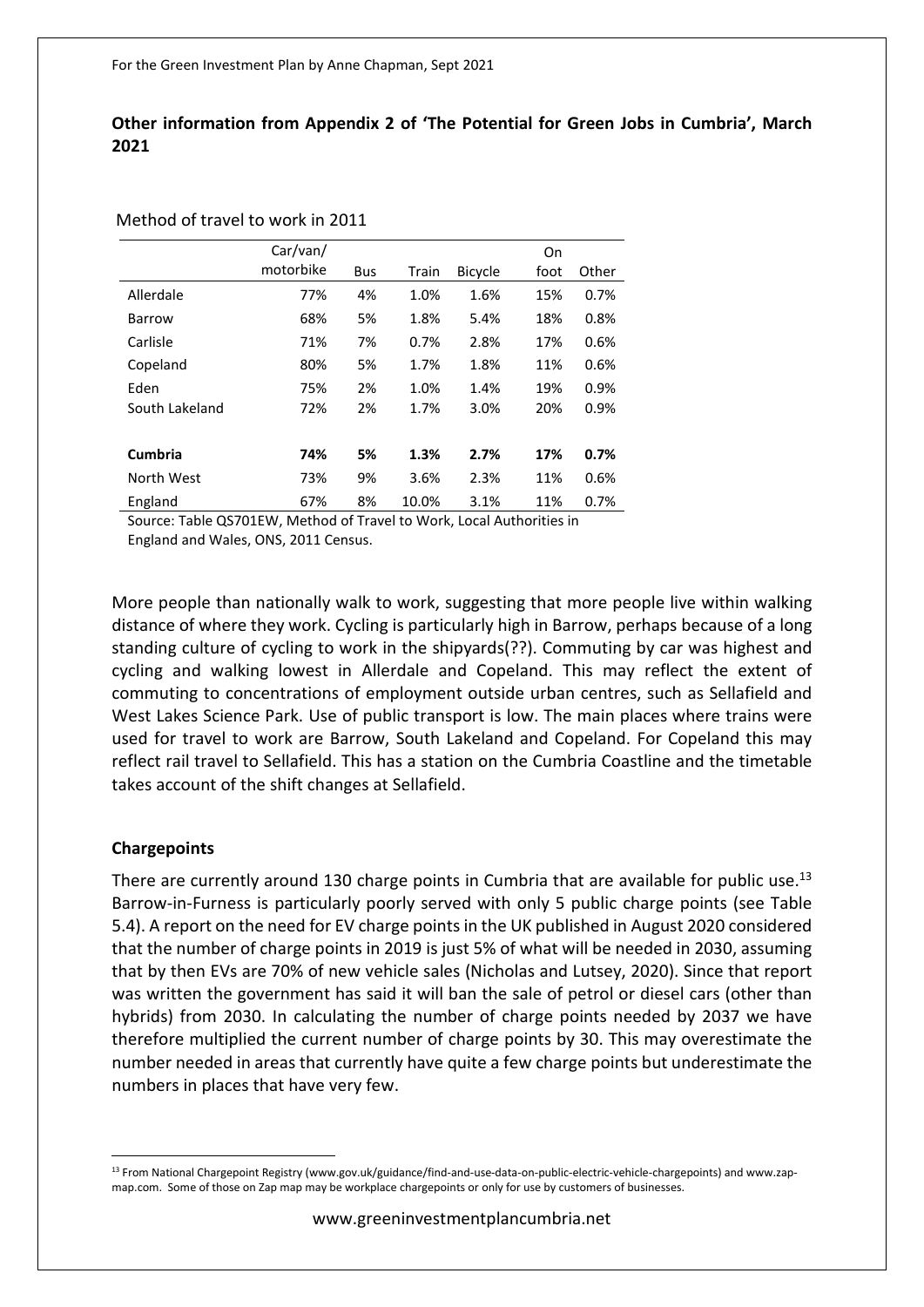In addition, we have assumed that of the number of cars driven to work will be 60% of those who drove to work in the 2011 census, partly because of increased home working and partly because of a modal shift away from private cars. We have assumed that 20% of these will need to be charged at work on any one day, so this number of workplace charge points will be needed. Plus, we have assumed that domestic charge points will be installed at 50% of domestic properties that are bungalows, semi-detached or detached (and therefore probably have off-street parking).

|                 | Workplace                     |                   |               |                                          |               |                          |  |
|-----------------|-------------------------------|-------------------|---------------|------------------------------------------|---------------|--------------------------|--|
|                 | <b>Public chargepoints</b>    |                   |               | chargepoints                             |               | <b>Home chargepoints</b> |  |
|                 | <b>Estimated</b><br>number of | <b>Additional</b> | <b>Number</b> | <b>Number</b><br>needed for<br>20% to be | <b>Number</b> | <b>Chargepoints</b>      |  |
|                 | <b>Chargepoints</b>           | number            | driving       | charged at                               | οf            | for 28% of               |  |
| <b>District</b> | 2020                          | needed            | to work       | work                                     | properties    | properties               |  |
|                 | [1]                           | [2]               | [3]           |                                          | [4]           | [5]                      |  |
| Allerdale       | 12                            | 360               | 17,599        | 3,520                                    | 49,721        | 13,673                   |  |
| Copeland        | 16                            | 480               | 13,012        | 2,602                                    | 37,222        | 10,236                   |  |
| Barrow-in-      |                               |                   |               |                                          |               |                          |  |
| <b>Furness</b>  | 5                             | 150               | 10,485        | 2,097                                    | 34,576        | 9,508                    |  |
| Carlisle        | 21                            | 630               | 19,474        | 3,895                                    | 52,745        | 14,505                   |  |
| Eden            | 30                            | 900               | 9,998         | 2,000                                    | 28,012        | 7,703                    |  |
| South Lakeland  | 52                            | 1560              | 18,417        | 3,683                                    | 55,598        | 15,289                   |  |
| Cumbria Total   | 136                           | 4080              | 88,985        | 17,797                                   | 257,874       | 70,915                   |  |

## **Table 5.4** Estimate of number of charge points needed

[1] from National Chargepoint Registry (www.gov.uk/guidance/find-and-use-data-on-public-electricvehicle-chargepoints) and www.zap-map.com. Some of those on Zap map may be workplace chargepoints or only for use by customers of particular businesses.

[2] 30 times existing number

[3] 60% of numbers in Table QS701EW, ONS 2011 Census data

[4] total from Table 4.3

[5] 55% of dwellings in Cumbria are detached, semi-detached or bungalows (see

https://www.cumbriaobservatory.org.uk/housing/) . It is assumed that half of these will have domestic chargepoints

In work carried out for the TUC, Transition Economics have estimated employment creation from a clean infrastructure stimulus.<sup>14</sup> This included upgrading and expanding the rail network and building cycle lanes and pedestrianisation. Scaling down their estimates for the Northwest as a whole to Cumbria according to relative population<sup>15</sup> would result in 908 jobs in upgrading the railways and 532 jobs in building cycling and walking facilities.

Here we have estimated the jobs involved in the installation of electric vehicle charging points using information obtained by Charge My Street, a local community benefit society engaged in installing charge points in Cumbria and Lancashire (see Appendix 3). Installing the number of charge points in Table 5.4 would create, on average around 130 jobs in the county over the 15-year transition period. These are shown in Figure 5.1.

<sup>14</sup> Appendix 2 of TUC, 2020.

<sup>&</sup>lt;sup>15</sup> The population of Cumbria is just under 7% of the 7.3 million in the North West.